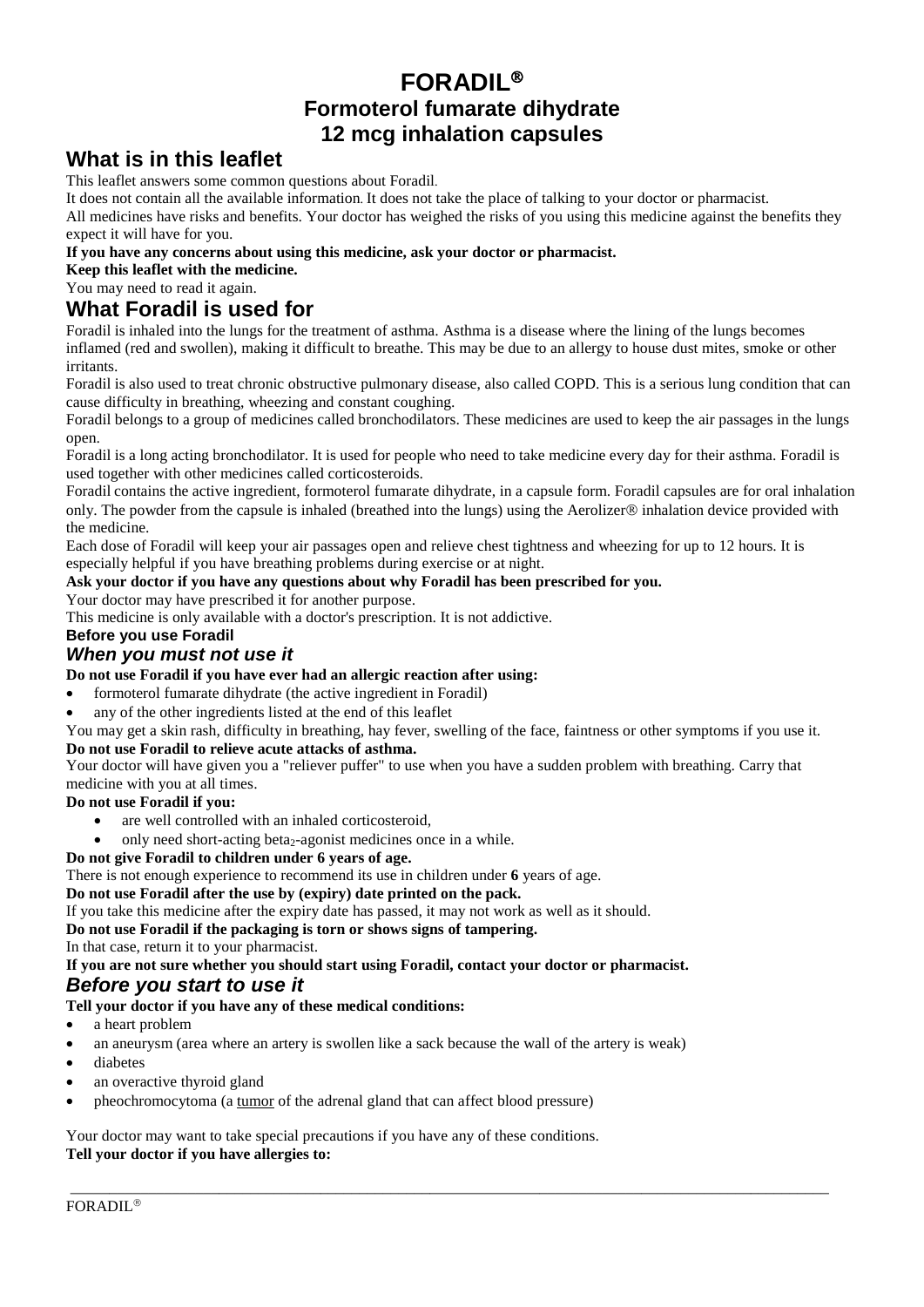- any other medicines
- any other substances such as foods, preservatives or dyes.
- Foradil contains lactose (milk sugar). If you have a severe lactose intolerance, tell your doctor before taking Foradil.

#### **Talk to your doctor about the benefits and possible risks of treating your asthma with Foradile.**

A large study with a different long- acting bronchodilator (salmeterol) showed an increase in the risk of death due to asthma compared to the risk in patients who used a placebo (dummy) puffer. No study has been done to find out if Foradile could have the same effect.

If you have asthma: Do not use Foradile as your only asthma medicine. Use Foradile only with an inhaled corticosteroid (ICS).

#### **Tell your doctor if you are pregnant or intend to become pregnant.**

Foradil is not recommended for use during pregnancy. If it is necessary for you to use Foradil, your doctor will discuss with you the benefits and risks of using it during pregnancy.

#### **Tell your doctor if you are breast-feeding or plan to breast-feed.**

It is not known if the active ingredient of Foradil passes into the breast milk and could affect your baby.

**If you have not told your doctor about any of these things, tell him/her before you start using Foradil.** 

#### *Taking other medicines*

#### **Tell your doctor or pharmacist if you are taking any other medicines, including medicines that you buy without a prescription from a pharmacy, supermarket or health food shop.**

Some medicines and Foradil may interfere with each other. These include medicines used to treat:

- high blood pressure
- heart problems, heart failure, abnormal heart rhythm
- depression (sad mood), schizophrenia, mania, psychotic conditions and anxiety
- glaucoma (including eye drops)
- allergies like hay fever
- coughs and colds
- asthma, chronic obstructive airways disease and nasal congestion

Tell your doctor if you use macrolide antibiotics or inhaled anaesthetics medicines used during surgery.

These medicines may be affected by Foradil or they may affect how well it works. You may need different amounts of your medicines or you may need to take different medicines.

**If you are not sure if you are taking any of the above medicines, ask your doctor or pharmacist.**

Your doctor and pharmacist have more information on medicines to be careful with or avoid while you are using Foradil.

# **How to use Foradil**

### **Follow all directions given to you by your doctor and pharmacist carefully.**

Always use Foradil Aerolizer exactly as your doctor or pharmacist has told you. Ask one of them for advice if you are not sure how to use the Aerolizer. **Do not swallow the capsules** - they must **be used by inhaling the contents of the capsule with the Aerolizer** inhaler.

These directions may differ from the information contained in this leaflet.

#### **If you do not understand the instructions on the label, ask your doctor or pharmacist for help.**

### *How much to use*

#### **For Asthma:**

Adults: the usual dose is 1 or 2 capsules inhaled twice a day. The maximum recommended dose per day for adults is 4 capsules. In some cases this may vary depending on your doctors instructions.

For asthma therapy, you will always be prescribed Foradile in addition to an ICS.

Children 6 years and over: the usual dose is 1 capsule inhaled twice a day. The maximum recommended dose per day for children is 2 capsules.

#### **For COPD:**

The usual dose is 1 capsule inhaled twice a day.

#### *When to use it*

The doses are usually inhaled about 12 hours apart (eg. in the morning and evening) so that your breathing problems are relieved for the whole day and night.

### *How to use the Aerolizer*

#### **Use the capsules only with the Aerolizer inhalation device provided in the pack. Do not swallow the capsules. Follow the instructions and pictures which show you how to use the inhalation device.**

Children should only use the device with the help of an adult. At times small children may have trouble breathing in strongly enough to get all of the dose out of the capsule.

\_\_\_\_\_\_\_\_\_\_\_\_\_\_\_\_\_\_\_\_\_\_\_\_\_\_\_\_\_\_\_\_\_\_\_\_\_\_\_\_\_\_\_\_\_\_\_\_\_\_\_\_\_\_\_\_\_\_\_\_\_\_\_\_\_\_\_\_\_\_\_\_\_\_\_\_\_\_\_\_\_\_\_\_\_\_\_\_\_\_\_\_\_\_\_\_\_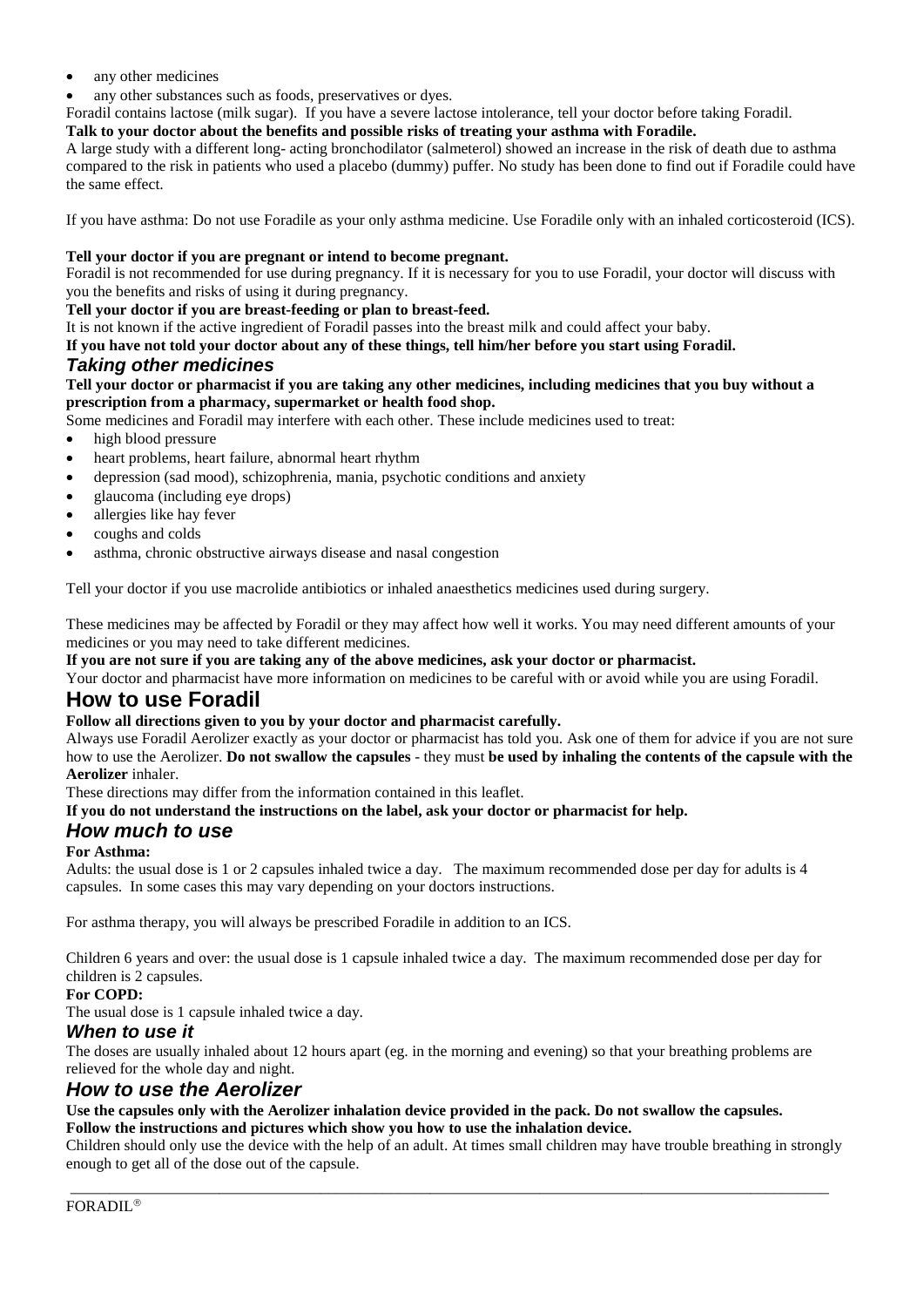**If you are not sure how to use the device, ask your doctor or pharmacist. Follow these steps:**



1. Pull off the cap of the Aerolizer inhalation device.



2. Hold the base of the device firmly and open it by turning the mouthpiece in the direction shown by the arrow.



3. Making sure your fingers are completely dry, take the capsule out of the foil pack immediately before you are going to use it. Place the capsule in the capsule-shaped slot, making sure that it lies flat and on the bottom.

\_\_\_\_\_\_\_\_\_\_\_\_\_\_\_\_\_\_\_\_\_\_\_\_\_\_\_\_\_\_\_\_\_\_\_\_\_\_\_\_\_\_\_\_\_\_\_\_\_\_\_\_\_\_\_\_\_\_\_\_\_\_\_\_\_\_\_\_\_\_\_\_\_\_\_\_\_\_\_\_\_\_\_\_\_\_\_\_\_\_\_\_\_\_\_\_\_



4. Twist the mouthpiece to the closed position.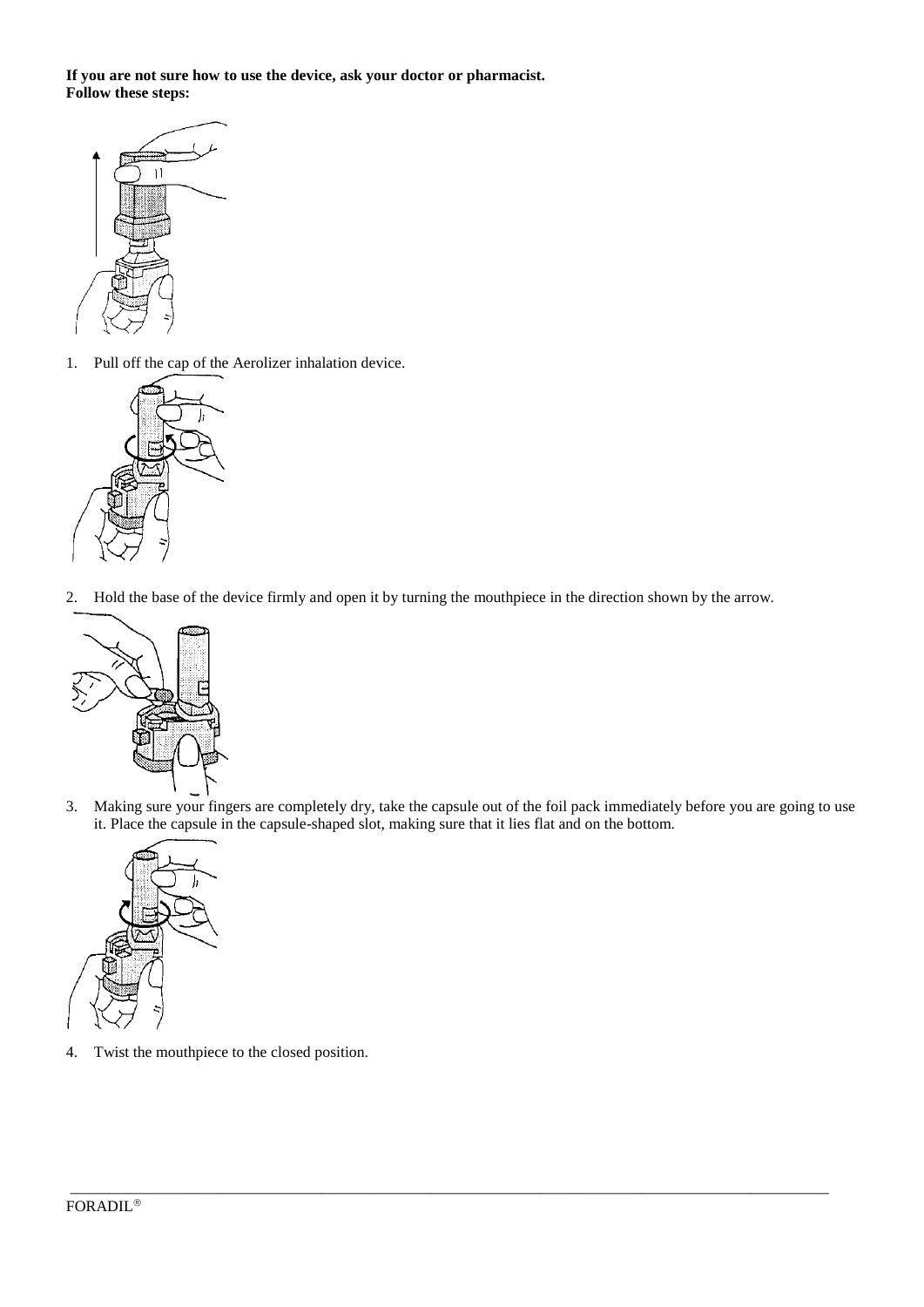

5. To pierce the capsule, hold the Aerolizer upright and firmly squeeze the two blue buttons at the same time and then release. **Pierce the capsule only once.** If you pierce it more often, the capsule may break and small pieces of gelatin from the capsule shell may be inhaled into your mouth or throat. However the capsule is made of edible gelatin, which is not harmful.



- 6. While holding the Aerolizer in an upright position, open the mouthpiece again and make sure that the capsule is loose in the slot so that when you inhale, the capsule is able to spin around in the circular area above the slot. Close the mouthpiece.
- 7. Breathe out as far as you can.



- 8. Place the mouthpiece in your mouth and tilt your head back slightly. Close your lips around the mouthpiece and breathe in quickly but evenly, as deep as you can.
- 9. Hold your breath for as long as you comfortably can. Take the Aerolizer out of your mouth, then breathe out.
- 10. Open the Aerolizer and check whether there is any powder left in the capsule. If there is, repeat steps 7 to 9.
- 11. After using the Aerolizer, take out the empty capsule. Check the Aerolizer to see if there is any dry powder remaining in the device. To remove any remaining powder, wipe the mouthpiece and capsule slot with a dry cloth or a clean soft brush. Do not use water to clean the device. Then close the mouthpiece and put the cap on again.

#### **Each time you get a new prescription, discard the old Aerolizer and use the new one provided in the pack.**

# *How long to use it*

#### **Continue to use Foradil for as long as your doctor tells you to.**

If Foradil helps your breathing problems, your doctor may want you to keep using it for quite a long time. This medicine helps to control your condition but it does not cure it.

\_\_\_\_\_\_\_\_\_\_\_\_\_\_\_\_\_\_\_\_\_\_\_\_\_\_\_\_\_\_\_\_\_\_\_\_\_\_\_\_\_\_\_\_\_\_\_\_\_\_\_\_\_\_\_\_\_\_\_\_\_\_\_\_\_\_\_\_\_\_\_\_\_\_\_\_\_\_\_\_\_\_\_\_\_\_\_\_\_\_\_\_\_\_\_\_\_

#### *If you forget to use it*

# **If it is almost time for your next dose, skip the one you missed and use the next dose when you are meant to.**

**Otherwise, use it as soon as you remember, and then go back to using it as you would normally.**

# **Do not use a double dose to make up for the one that you missed.**

This may increase the chance of you getting an unwanted side effect.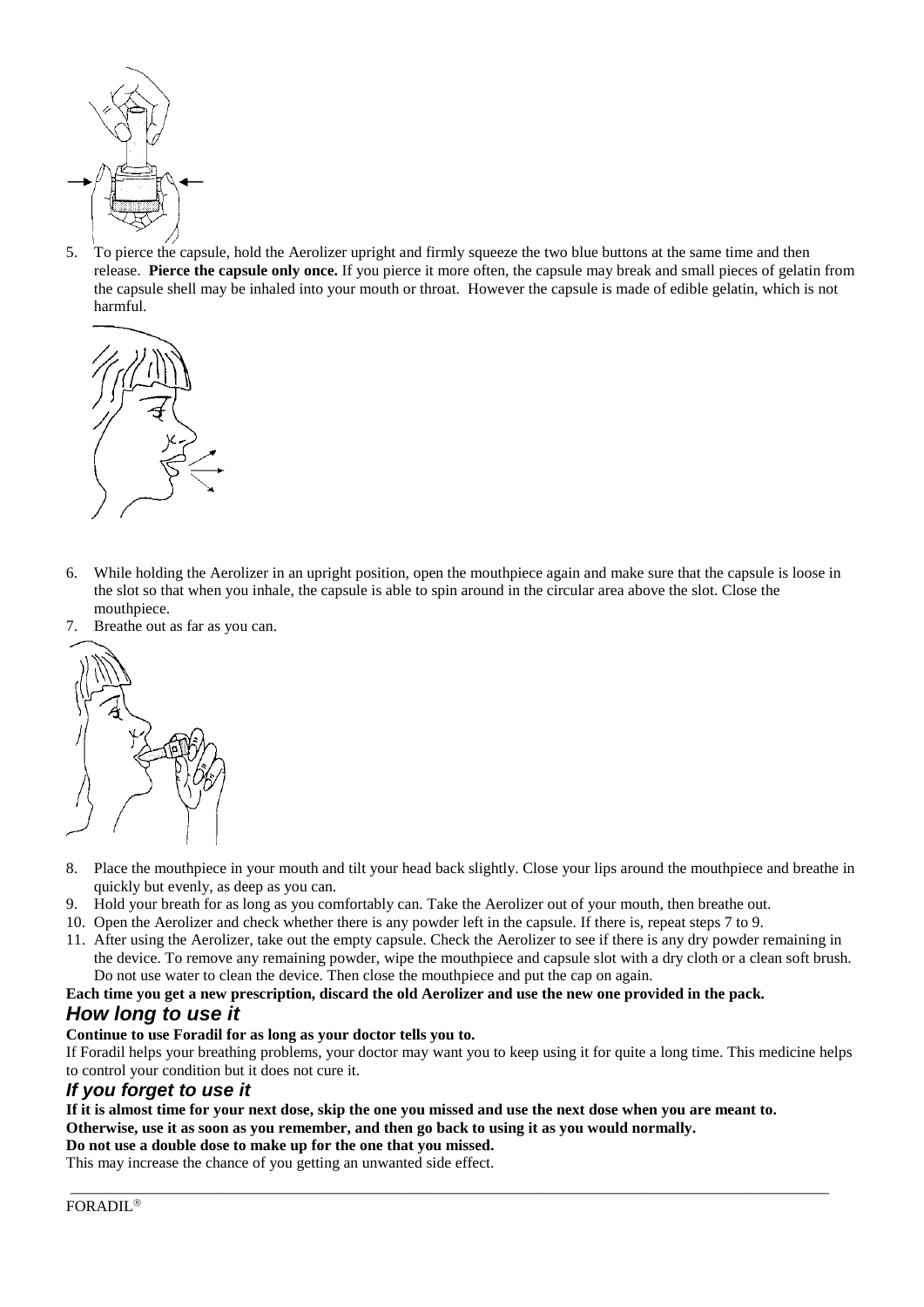**If you have trouble remembering when to use your medicine, ask your pharmacist for some hints.**

# *If you use too much (Overdose)*

**Immediately telephone your doctor or National Poisons Information Centre, Dunedin (telephone 0800 POISON or 0800 764 766) for advice, or go to the Accident and Emergency Department at your nearest hospital if you think that you or anyone else may have used too much Foradil. Do this even if there are no signs of discomfort or poisoning.**

If you use too much Foradil, you may feel sick or vomit, feel shaky or sleepy, have a headache or a fast or irregular heartbeat.

# **While you are using Foradil**

# *Things you must do*

**Use Foradil exactly as your doctor has prescribed. Try not to miss any doses and use the medicine even if you feel well.** If you don't follow your doctor's instructions, you may not get relief from your breathing problems or you may have unwanted side effects.

**If you find that the usual dose of Foradil is not giving as much relief as before, or does not last as long as usual, contact your doctor so that your condition can be checked.** 

This is important to ensure your asthma is controlled properly.

**Visit your doctor regularly to check on your condition.**

Your doctor will want to check on your progress regularly.

**If you have an Asthma Action Plan that you have agreed with your doctor, follow it closely at all times.**

This medicine is only one part of a general plan to help you manage your condition.

**If you become pregnant while using Foradil, tell your doctor.**

Your doctor can discuss with you the risks of using it while you are pregnant.

**If you are about to be started on any new medicine, remind your doctor and pharmacist that you are using Foradil.**

**Tell any other doctor, dentist or pharmacist who treats you that you are using Foradil.**

#### *Things you must not do*

**Do not use Foradil to relieve acute attacks of asthma. If you become wheezy or tight in the chest before the next dose of Foradil is due, use a "reliever puffer" in the usual way.**

Your doctor will have given you a "reliever puffer" to use when you have a sudden problem with breathing. Carry that medicine with you at all times.

**Do not take any other medicines for your breathing problems without checking with your doctor.** 

**Do not stop any of your medicines or lower the dosage even if you feel much better.**

It is very important to keep your breathing problems under control. Your doctor can only do this if you follow instructions carefully.

**Do not use Foradil to treat any other complaints unless your doctor tells you to.**

**Do not give this medicine to anyone else, even if their condition seems similar to yours.**

**Do not swallow the capsules - they must be used by inhaling the contents of the capsule with the Aerolizer inhaler.**

#### *Things to be careful of*

**Be careful driving, operating machinery or doing jobs that require you to be alert until you know how Foradil affects you.**

This medicine may cause dizziness in some people. Make sure you know how you react to Foradil before you drive a car, operate machinery, or do anything else that could be dangerous. If you are dizzy, do not drive. If you drink alcohol, dizziness could be worse.

# **Side effects**

#### **Tell your doctor or pharmacist as soon as possible if you do not feel well while you are using Foradil.**

All medicines can have side effects. Sometimes they are serious, most of the time they are not. You may need medical treatment if you get some of the side effects.

#### **Ask your doctor or pharmacist to answer any questions you may have.**

#### **Tell your doctor if you notice any of the following side effects and they worry you:**

- trembling or shakiness
- muscle aching or cramps
- palpitations (feeling that your heartbeat is unusually fast or irregular)
- headache
- dizziness
- feeling anxious, nervous or upset
- being unable to sleep
- sore mouth or throat from inhaling the powder in the capsule
- changed sense of taste
- nausea (feeling sick)
- dry mouth
- excessive thirst, frequent urination and tiredness over an extended period of time

**Tell your doctor immediately or go to Accident and Emergency at your nearest hospital if any of the following happen:** 

\_\_\_\_\_\_\_\_\_\_\_\_\_\_\_\_\_\_\_\_\_\_\_\_\_\_\_\_\_\_\_\_\_\_\_\_\_\_\_\_\_\_\_\_\_\_\_\_\_\_\_\_\_\_\_\_\_\_\_\_\_\_\_\_\_\_\_\_\_\_\_\_\_\_\_\_\_\_\_\_\_\_\_\_\_\_\_\_\_\_\_\_\_\_\_\_\_